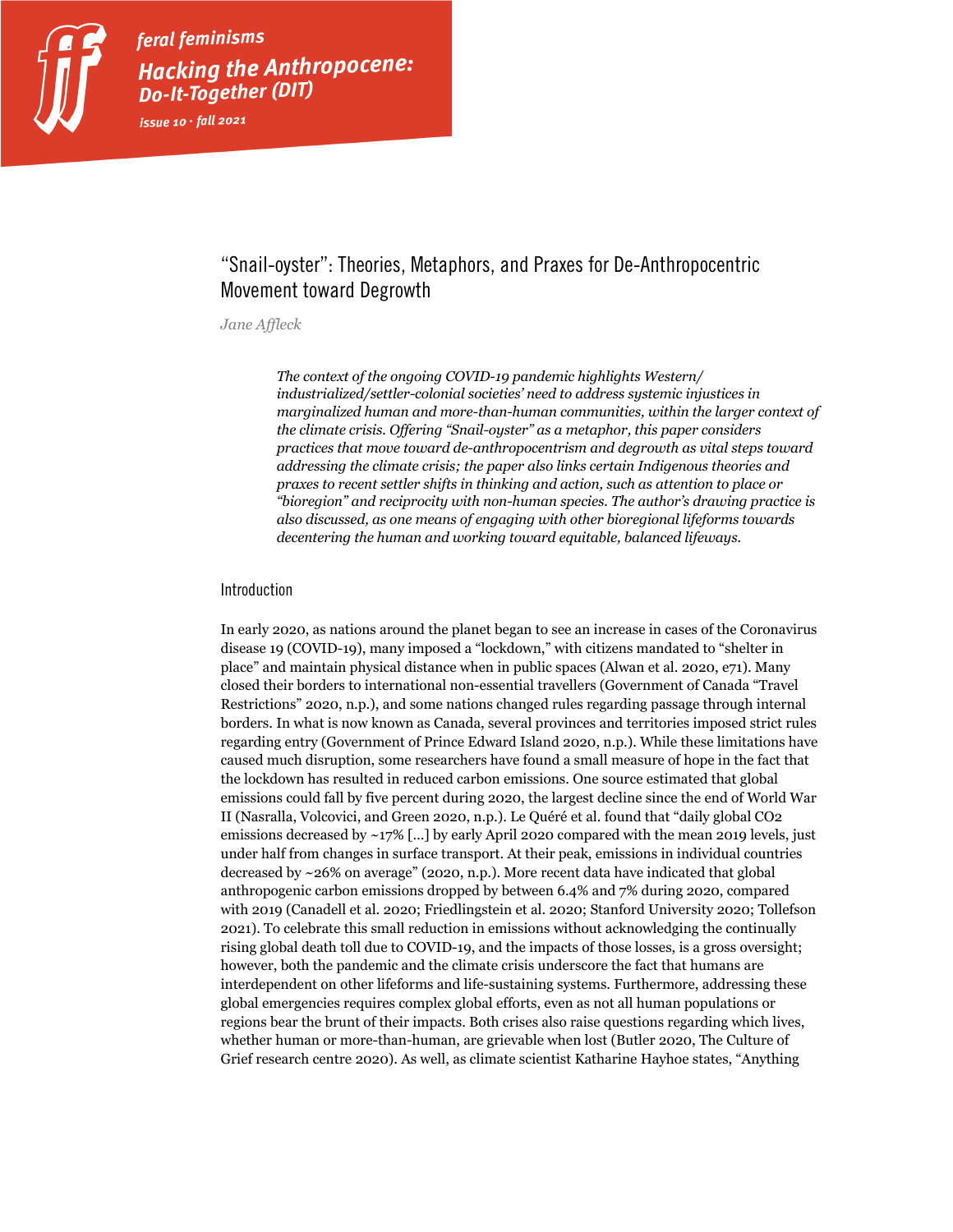that causes human suffering is a tragedy, but [the pandemic] highlights the fact that often we have become accustomed to—and blasé to—issues like air pollution that are responsible for millions of deaths every year" (CBC Radio 2020, n.p.).

Well before the pandemic was declared, some groups and individuals already recognized the wisdom of remaining in place, and in so doing, the benefits of fostering deeply engaged relationships with that place and its more-than-human beings. For millennia, Indigenous peoples across Turtle Island (North America) have been maintaining relationships founded on reciprocity with the more-than-human world through land-based teachings and practices (Kimmerer 2013; Simpson 2011, 2017; Kaagegaabaw 2020). More recently, non-Indigenous authors and artists have also begun advocating for a "bioregional" approach to thinking, living, writing, and art-making. In *How to Do Nothing: Resisting the Attention Economy*, for example, author and artist Jenny Odell challenges notions of neoliberal/latecapitalist "productivity" and calls for resistance to using "technologies that encourage a capitalist perception of time, place, self, and community" (2019, xi). She explains that "resistance-in-place"

means embracing and trying to inhabit […] ideas […] of maintenance as productivity, of the importance of nonverbal communication, and of the mere experience of life as the highest goal. It means recognizing and celebrating a form of the self that changes over time, exceeds algorithmic description, and whose identity doesn't always stop at the boundary of the individual. (xvi)

For Odell, "resistance-in-place" happens in one's "bioregion" (xvi) and involves doing "nothing," which in fact comprises "a series of movements: 1) a dropping out, not dissimilar from the 'dropping out' of the 1960s; 2) a lateral movement outward to things and people that are around us; and 3) a movement downward into place" (xi). These movements, she says, which involve "rerouting and deepening [...] attention to place[,] will likely lead to awareness of one's participation in history and in a more-than-human community" (xii). For Odell, this has involved nurturing a passion for birds, as well as learning the history of colonialism in the Americas—particularly in what is now the United States—and the harms colonialism has inflicted on Indigenous peoples and their lifeways.

The "hack" thus proposed here is a kind of "doing nothing together" in the Anthropocene: a non-productive action that comprises attention to or "meditative awareness" (Morton 2017, 188) of one's surroundings or bioregion and of the more-than-human beings who co-inhabit it. For my part, doing nothing through "resistance-in-place" has involved walking in my bioregion and drawing, as will be described here; the "together" aspect involves observing and interacting with molluscs (and their empty shells). Arguably, a practice of "doing nothing together" through "resistance-in-place" may help shift Western/White-settler humans' anthropocentric perspectives toward understandings and practices of mutualism and reciprocity that may in turn help to address some of the harms of the Anthropocene, such as climate change. To this end, I also offer "Snail-oyster," who may be considered a kind of metaphoric mascot for this hack—an inspiration to refocus attention on the small and the local, and on theories and practices of "maintenance," as per Odell, rather than boundless and harmful capitalist growth. With "Snail-oyster" as one guiding metaphor, the pandemic's first (and subsequent) mandates to "shelter in place" might be transformed into a version of Odell's "resistance-in-place," as we "drop out" and engage more deeply in our particular bioregions. In so doing, we might move beyond the pandemic to address the larger prevailing context of the climate crisis. The practice of maintenance might also incorporate theories and praxes of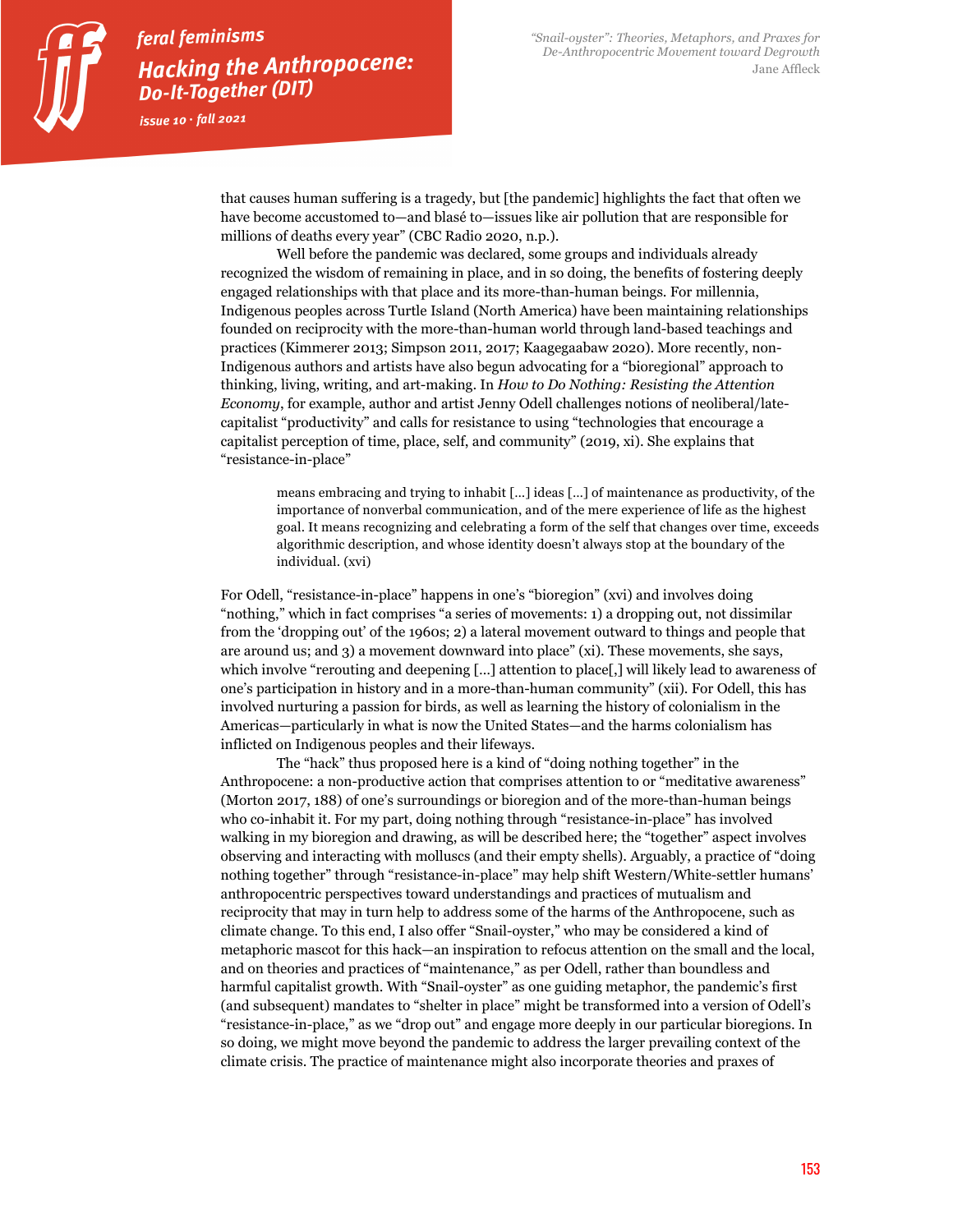

issue  $10 \cdot \text{fall}$  2021

"degrowth" as a means of resisting late-capitalist and colonial models of growth that erroneously assume infinite resources on a finite planet, as well as the superiority or "exceptionalism" of *Homo sapiens* (Weintrobe 2020, n.p.). Indeed, "Snail-oyster" might represent a metaphoric modus operandi for different ways of being, involving not only a reduction in global travel but also equity in community, expanded to include presently marginalized and at-risk human populations and more-than-human beings, whose lives are marginalized and at-risk due to anthropogenic climate change and loss of habitat.

#### Positioning Statement

In keeping with the themes discussed above, my self-reflection statement accounts for facets of my intersectional identity that may bear on the present work and, more literally, my physical position in time and space. In so doing, I aim to apply the advice of several writers, including Margaret Kovach (2009), Robin Wall Kimmerer (2013), and Odell (2019), to consider self-inrelation to others (human and more-than-human) and self-in-relation to place.

I am White and of European descent, a ninth-generation settler-Canadian whose ancestors arrived in 1786 in what is now Prince Edward Island (PEI), Canada, where I have been a resident again since June 2018. Those ancestors were United Empire Loyalists, settlers of British heritage living in New York State who were exiled after the American Revolution. They benefited from land-grant systems established by the British that were aimed at encouraging settlement on PEI in the decades following the Seven Years' War (1756–1763). These land grants were to the detriment of the French Acadians, who had begun to settle the area in the early 1600s and who were themselves exiled during the Acadian Expulsion (beginning in 1755), and to the indigenous Mi'kmaq communities, who had been living on Epekwitk (the Mi'kmaq name for PEI) for millennia prior to European colonization and the concomitant policies of cultural genocide central to Canada's founding as a nation (Truth and Reconciliation Commission of Canada 2015).1 I have experienced privileges that stem in part from my ancestors' ability work (on) land they had been "given" by the government and understood as their property—land that had been politically usurped from the French and stolen from the Mi'kmaq. As well, as a White person with four post-secondary degrees, I have a level of education inaccessible to many.

Yet, these facts do not fully capture facets of my identity relating to how place contributes to my ongoing understanding and formation of self. Over the last six years or so, my notion of self-in-relation to place has been re-informed by, among other activities, reading the work of Indigenous writers who emphasize relationships to land and to other lifeforms. One example is Kimmerer, a botanist and member of the Citizen Potowatomi Nation and author of *Braiding Sweetgrass: Indigenous Wisdom, Scientific Knowledge, and the Teachings of Plants* (2013). In the chapter "Maple Nation: A Citizenship Guide," she considers nationhood through an ecological and bioregional frame: one's "citizenship" is determined in relation to/with other beings in the immediate environment (167–174). Kimmerer declares herself to be a citizen of "Maple Nation" and recognizes that this incurs a stewardship role, and indeed that being a citizen of any nation should involve reciprocal responsibilities "and sharing the support of your community," not merely a sense of entitlement to benefits, rights, and freedoms (168). Being a citizen means developing a relationship of reciprocity with all community members—whether human or more-than-human—taking care of others as they take care of you.

With Kimmerer's logic in mind, I am a "citizen" of the intertidal zone of particular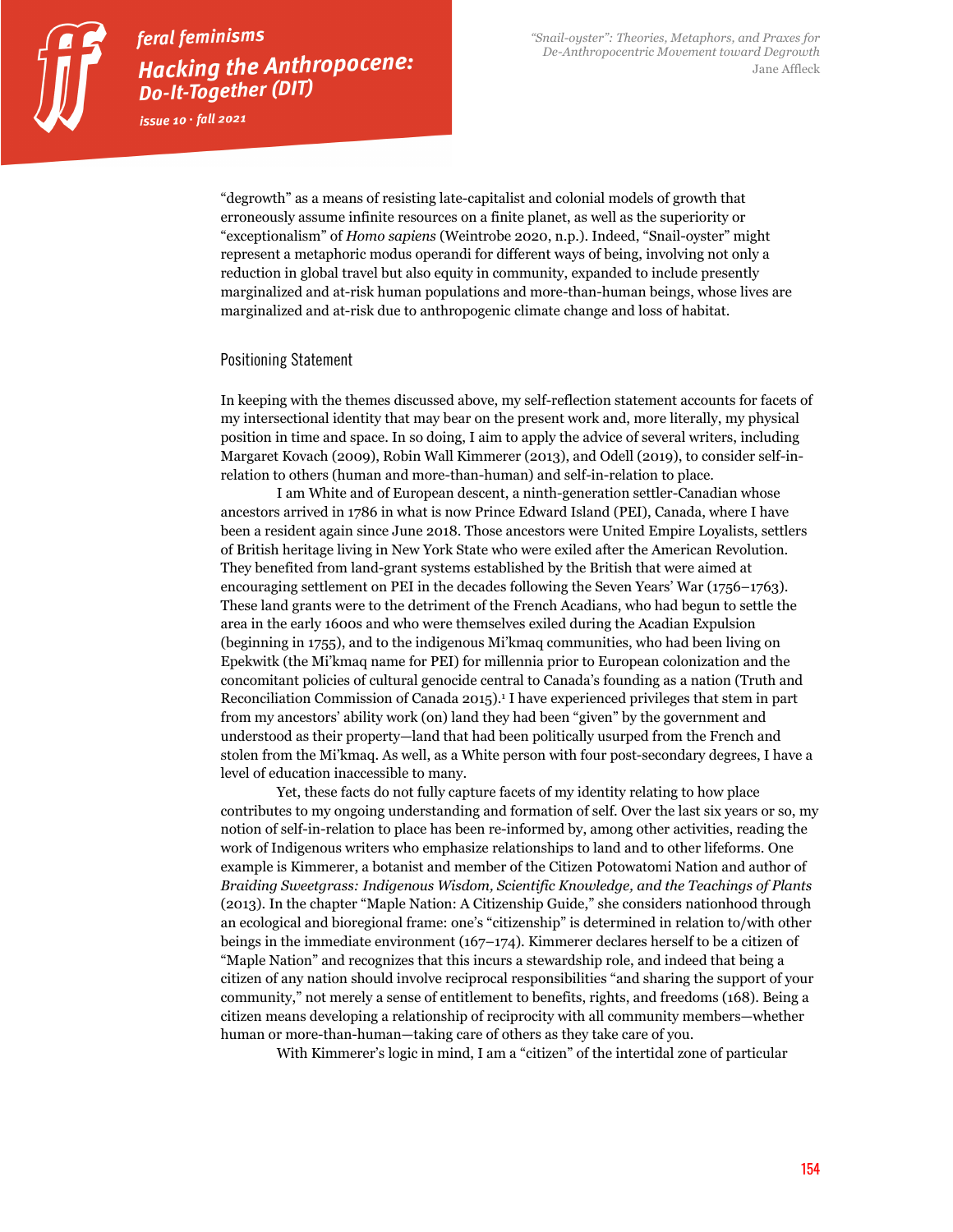issue  $10 \cdot \text{fall}$  2021

stretches of Epekwitk's/PEI's coast. The intertidal, part of the larger littoral zone, includes the shoreline areas that are submerged at high tide and exposed at low, and may also include areas above the high-water mark. While writing this paper, I sat at a desk with a view of the beach where I encountered "Snail-oyster"—a beach where few sandy areas remain beyond the reach of high tides due to sea-level rise. This beach lies on the northeast-facing shore of a tidal estuary, in which oysters, periwinkles, and other molluscs abound. Since June 2018, time spent in the intertidal has been a panacea, helping to reduce stresses associated with finishing my PhD, working as a part-time sessional instructor and freelance writer, and recently, existing during a global pandemic. My experiences in the intertidal have prompted me to become less anthropocentric and perhaps even less domesticated—or less confined/defined by the boundaries that White, Western humans tend to create to distinguish between themselves and other self-willed beings, and between places designed to maximize our comfort (the "built environment") and places deemed unfit or expendable ("waste land," "resources," etc.).

This notion of becoming undomesticated may suggest a move toward ferality; in some sense, this may be apt, but I acknowledge that the word feral is problematic. As Adrian Franklin notes in his discussion of cats in England and Australia, designating animals as feral means that they may "gain their potency as sources of danger because they threaten stable and proper categories of the social world. They give the appearance of a natural foundation, legitimacy, and solidity to what are always arbitrary and contestable social norms" (2014, 139). The word feral, then, may reinforce human assumptions about the "natural" primacy of Western/White-settler humans above other humans and lifeforms—particularly in countries with a history of colonization. As such, "feral" is anthropocentric and Eurocentric.

In their discussion of feral pigs, N. T. Rowan and Tracy L. Timmins make points similar to Franklin's: they add that "[b]ecoming feral, or escaping domestication, can be interpreted as an act of agency. However, […] while feral animals themselves may have agency, being named or treated as feral threatens this agency because it refers to the human authority to bring feral animals back under control" (2016, n.p.). I understand their point, particularly in considering just how limited a pig's agency is when in the crosshairs of a hunter's gun. That said, there may be another way to view human agency: if we understand ourselves as alwaysalready beings-in-relation, we might also see that our agency is always-already limited. Consider Kimmerer's notion of citizenship as one involving reciprocity with one's bioregion: here, agency is augmented or constrained by how much we (choose to) care. Is choosing to do something that harms others (whether human or more-than-human) advisable if we in turn want to be cared for? By extension, in the context of the climate crisis, to always act on our own agentic desires in "Neoliberalism's culture of uncare"—consuming single-use plastics, incessantly burning fossil fuels—ultimately is at our own expense, as our environment becomes ever more polluted and unliveable (Weintrobe 2020). <sup>2</sup> Finally, if we have a nonanthropocentric worldview, one that recognizes interdependence and reciprocity as fundamental ontological characteristics, then terms like "feral" may cease to be relevant, as the boundary between the categories "human" and "animal" will necessarily diminish.

Speaking of agency, I chose to return to this bioregion in part to reconnect and deepen my attention to it and its more-than-human inhabitants. One catalyst for doing so is in Indigenous knowledges, primarily Mi'kmaw and Anishinaabeg, about which I began learning shortly before starting my doctoral studies, and continued learning during and after. When I returned to Epekwitk, I had only vague inklings of how I might apply ontological and epistemological shifts to/in some kind of practice (such as writing or visual or other artmaking). I began by taking daily walks on nearby beaches in the intertidal, where I sensorily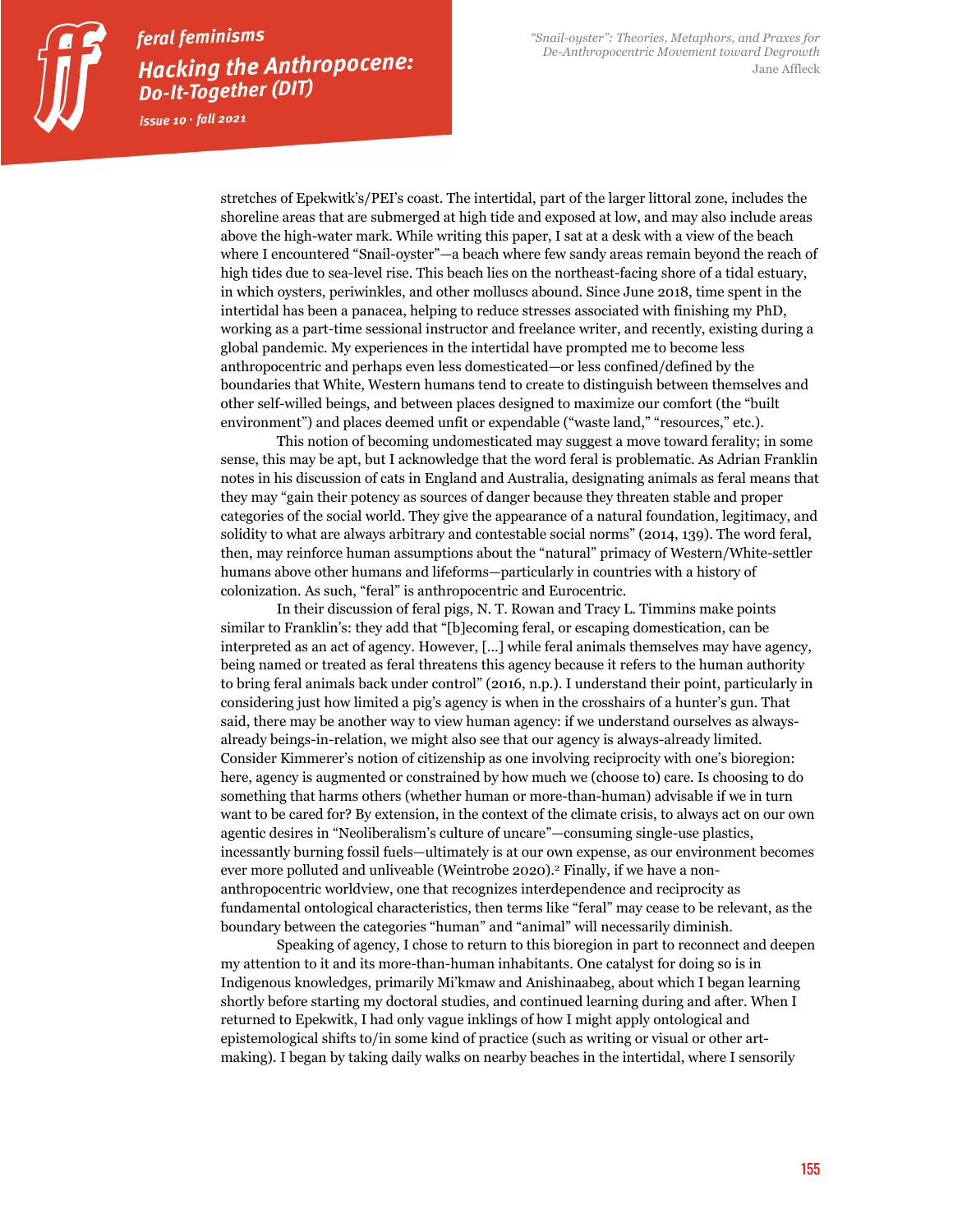issue  $10 \cdot \text{fall}$  2021

experienced, as I had as a child, this bioregion and its more-than-human inhabitants. I also began researching the history of European colonization and settlement in this region, including that of my ancestors. While walking can be considered a practice of attention and resistance-inplace in its own right, I have also created two series of ink-and-watercolour portraits of various mollusc species native to this bioregion. Drawing, too, is a form of attention or "meditative awareness" (Morton 2017, 188); it has amplified my feelings of connection to this place and its more-than-human inhabitants, as well as my understanding of their intrinsic worth outside of late-capitalist determinants of value based on economic productivity.

### Encountering "Snail-Oyster"

In the early weeks of the COVID-19 pandemic, when public-health officials across what is now known as Canada were mandating lockdown, I took longer walks than usual. During one such walk, I saw a conjoined set of tiny mollusc shells: an Atlantic oyster (*Crassostrea virginica*) bonded onto a periwinkle snail (*Littorina littorea*). I identified with this "Snail-oyster," whose movements in the intertidal zone were limited; in lockdown, my own movements were markedly reduced as I completed teaching contracts from home and made only essential trips into public/urban spaces. Furthermore, I saw in this small co-being a metaphor with the potential to serve as a guide for Western/White-settler humans, as we consider life beyond the pandemic (as noted above).

Both animals are deceased and only the shells (or parts thereof) remain; both shells are 1.5 cm at their widest points. In larval form, the oyster swam freely in the tidal estuary until it "glued" to the anterior-dorsal surface of the periwinkle (NOAA 2020, n.p.). The edge of the oyster shell exceeds that of the snail by approximately 1.5 mm, such that when the living snail retreated inside the shell, the aperture edge and operculum (the corneous "trapdoor") might not have lain completely flat on a surface. In motion, the snail would have led with the oyster, as though sporting a front bumper. To my human eyes, the oyster shell resembles a human ear protruding from the top front of the snail.

Periwinkles and oysters, and many other molluscs, live in Epekwitk's intertidal zone. At low tide, periwinkles tend to cluster together in damp crevices of exposed sandstone bedrock, on and around other molluscs. At high tide, they perambulate, using their radulae (toothed tongues) to scrape the surfaces beneath them, ingesting phytoplankton (e.g., algae) and certain small animals (e.g., the larvae of barnacles, *Amphibalanus improvisus*). Their movements are random, though directional movements within the high- and middle-intertidal zones are understood to be influenced by light/dark and temperature (Little, Williams, and Trowbridge 2009).

Oysters have a small range of motion in their adult phase. As larvae, oysters freely swim, moving vertically within water currents and feeding on phytoplankton; after two weeks, they begin sinking to the bottom, seeking hard surfaces on which to bond (NOAA 2018, n.p.). Once bonded, oysters do not move, other than opening and closing their shells to feed, thereby filtering the water and providing numerous benefits to other species, including humans (University of Maryland Center for Environmental Science n.d., n.p.).

In terms of relative distance, the conjoined shells' movement via my pocket from the intertidal to my house (approximately 1 km) is perhaps not dissimilar to my flying from Epekwitk to Toronto. To frame this somewhat differently, Snail-oyster (and each species individually) stay in their niche, engaging in their particular and limited kinds of "productivity":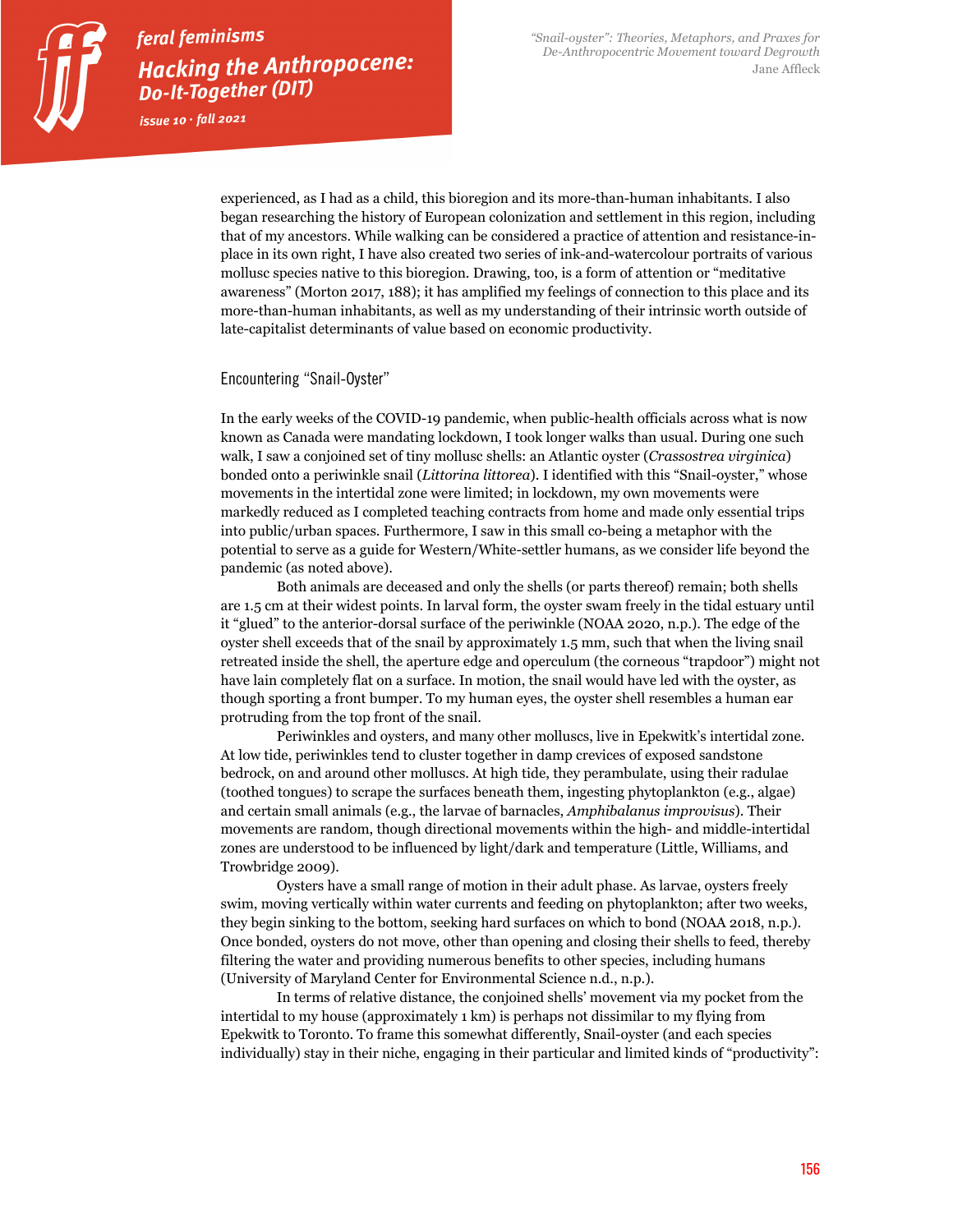feeding, cleaning the water, and reproducing—lifecycle activities that arguably give as much as they take and contribute to a balanced ecosystem. Both snails and oysters consume excess algae that proliferate when nitrogen levels are high (often due to fertilizer run-off from nearby farms); as algae decompose, they deplete oxygen, creating conditions inhospitable to other marine species (Commission on Nitrates in Groundwater 2008). Oysters also absorb the nitrogen itself, helping prevent further algae blooms (Koenig 2018). The reciprocal relationship between oysters and their environment is highlighted in *The Oyster Garden: Kiju' Tells Her Story*, a children's book written in Mi'kmaq and English. The story's narrator, Grandmotheroyster, states, "*Mn'tmu'k keknue'k telo'lti'tij sam'qwan-iktuk. Weli-anko'tmu'k sam'qwan aqq sam'qwan weli-ankweyuksi'k*. Oysters have a special relationship with water. We take care of the water and the water takes care of us" (Denny et al. 2016, 7). Mi'kmaw onto-epistemology, represented here by Grandmother-oyster, recognizes that relationships of reciprocity are essential to survival.

As a metaphor, Snail-oyster represent a kind of "resistance-in-place" in a bioregion; this hybrid creature maintained and sustained their own and others' lives through small-scale, attentive actions in place, in a particular place. In her discussion of the importance of "maintenance" as an antidote to productivity in the context of boundless capitalist growth, Odell (2019) considers not only place but the "actual ground," suggesting that contact with the earth itself is a reminder of our embodied connection to other lives in a particular place and time (21). She quotes David Abram:

"'Direct sensuous reality," writes Abram, "in all its more-than-human mystery, remains the sole solid touchstone for an experiential world now inundated with electronically generated vistas and engineered pleasures; only in regular contact with the tangible ground … can we learn how to orient and navigate in the multiple dimensions that now claim us.'" (21–22)

Snail-oyster—beings literally grounded via the periwinkle's sprawling foot-body that is nearly always in contact with the intertidal—may remind humans that we too are physical, sensual, and always-already beings-in-relation with the more-than-human world, which encompasses "*what*, *when*, and *where* we are" (Odell 2019, 22). Furthermore, through their conjoint physicality, Snail-oyster may exemplify what Odell calls "sensitivity" to the environment and other beings, which "involves a difficult, awkward, ambiguous encounter" that may happen "between two differently shaped bodies that are themselves ambiguous" (24). Because of Snailoyster's minimal movement, physical connection to each other, and relationships of sensitivity and reciprocity within the intertidal, this hybrid co-being offers a potential model for a shift in Western/White-settler human lifeways, post-pandemic, as we move to address the anthropogenic climate crisis. Following Snail-oyster, we might a) reduce our scope of movement, b) consume more locally produced food, and c) become more appreciative of other beings by engaging more deeply in relationships of reciprocity or mutual aid. This shift in thought and practice has the potential to provide key benefits: reducing greenhouse gas emissions (such as carbon dioxide), which may reduce climate crisis-related loss/death, while shifting toward de-anthropocentric worldviews.

Recursive Practices of Attention (Repetition Is not Boring)

Between June 2018 and December 2020, I walked in the intertidal perhaps more than 450 times. The more often I am there, the more I see—and the more capable I am *of seeing* (and the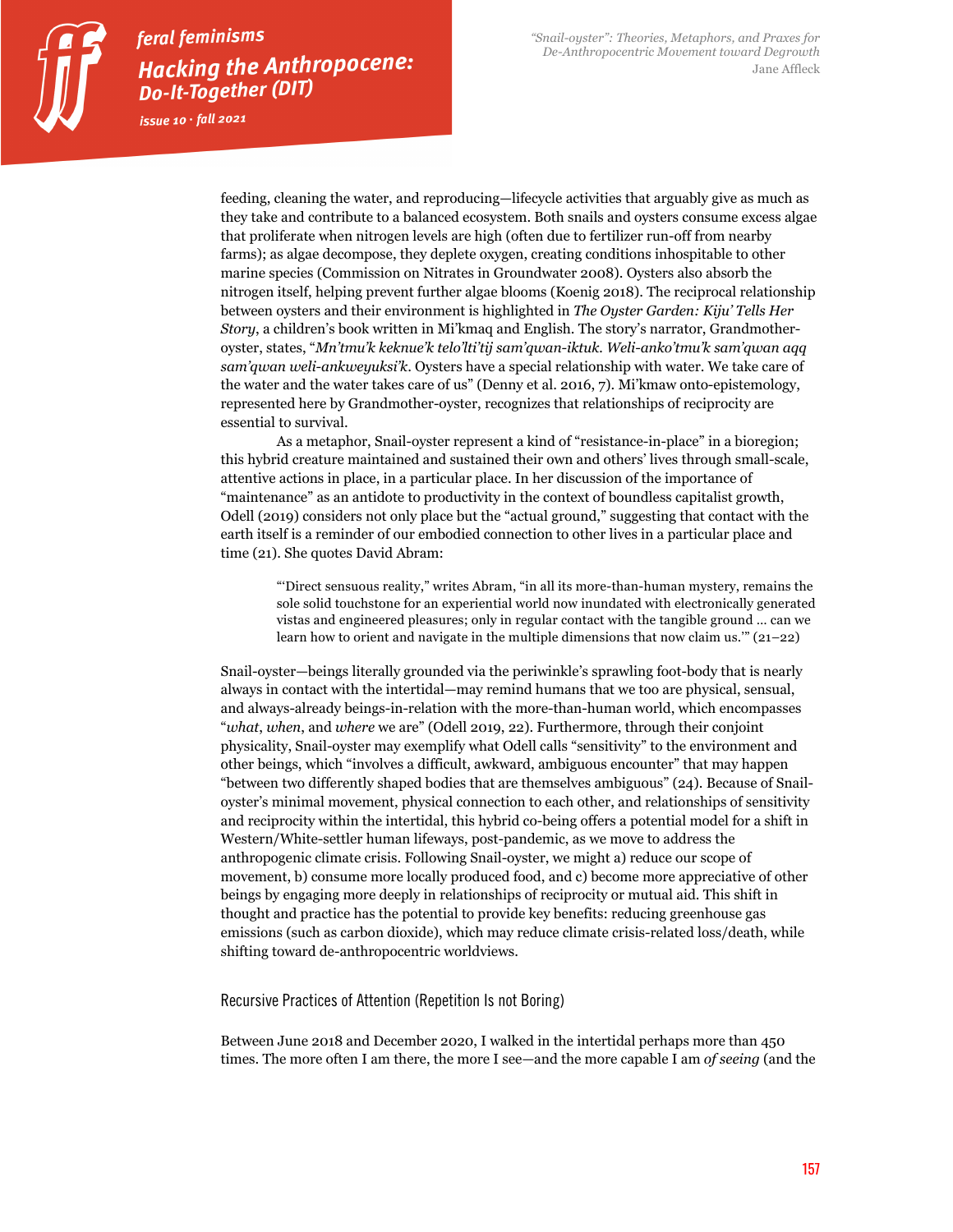issue  $10 \cdot \text{fall}$  2021

more I appreciate). This may be perplexing to anyone who presumes repetition is boring; however, with each walk as a step toward getting to know this bioregion, I have felt an enthusiasm not unlike that when strangers become friends—a mutual, reciprocal unfolding of selves over time, with a growing sense of appreciation, respect, and care. Like Odell, I have experienced a process of relationship building with the more-than-human world in a particular place over time, via a process of shifting or expanding attention. She describes her own process as a kind of re-mapping or "re-rendering" of her reality and herself in time and space:

As I disengaged the map of my attention from the destructive news cycle and rhetoric of productivity, I began to build another one based on that of the more-than-human community, simply through patterns of noticing. At first this meant choosing certain things to look at […]. As a result, more and more actors appeared in my reality: after birds, there were trees, then different kinds of trees, then the bugs that lived in them. I began to notice […] mountain ranges, fault lines, watersheds. […] I was met with the uncanny knowledge that these had all been here before, yet they had been invisible to me in previous renderings of my reality. (Odell 2019, 122)

Through attention, shifting focus away from the self and to my surroundings, my understanding of place has become "bioregional," which is, Odell says, "[s]imilar to many indigenous cultures' relationships to land" (2019, 122). Bioregionalism is

based on observation and recognition of what grows where, as well as an appreciation for the complex web of relationships among those actors. More than observation, it also suggests a way of identifying with place, weaving oneself into a region through observation of and responsibility to the local ecosystem. (122)

Kimmerer (2013) indicates that having and maintaining a relationship to the more-than-human world is not exclusive to Indigenous people. Sharing the Potowatomi creation story about Skywoman, who fell to Earth and was immediately cared for by animals (geese, loons, otters, beavers, a turtle, etc.), Kimmerer explains that "[i]t was through [Skywoman's] actions of reciprocity, the give and take with the land, that the original immigrant became indigenous. For all of us, becoming indigenous to a place means […] to take care of the land as if our lives, both material and spiritual, depended on it" (9). Indeed, effects of the climate crisis, such as habitat loss for both human and more-than-human animals, further show the truth in Kimmerer's words (Ahmed 2020; IUCN n.d.).

Over time and through attention, I have gained a deepening sense of responsibility to Epekwitk's intertidal bioregion. In addition to feeling outrage—and ecological grief—when I see evidence that other humans disrespect this bioregion, I find some solace in offering small acts of kindness and care, not unlike those I might offer to friends. I gather myriad plastic trash, concerned with not only beautiful vistas but also the well-being of seabirds and fishes. When driftwood bonfires still smoulder near dry grasses bordering a small plot of woods, several hours after being abandoned, I smother the embers with sand. When I find deep herringbone tire tracks gouged into the clay substratum, indicating the theft of several hundred kilos of sand from the vulnerable shoreline, I contact the enforcement officer for the province's Department of Environment, Water, and Climate Change. With these examples, I do not wish to "virtue signal" but rather to demonstrate my deep concern for this bioregion and the kind of simple actions that might comprise reciprocity.

The cavalier disregard demonstrated by other users of the intertidal is, as Kimmerer discusses, encouraged by the present economic model: "We've allowed the 'market' to define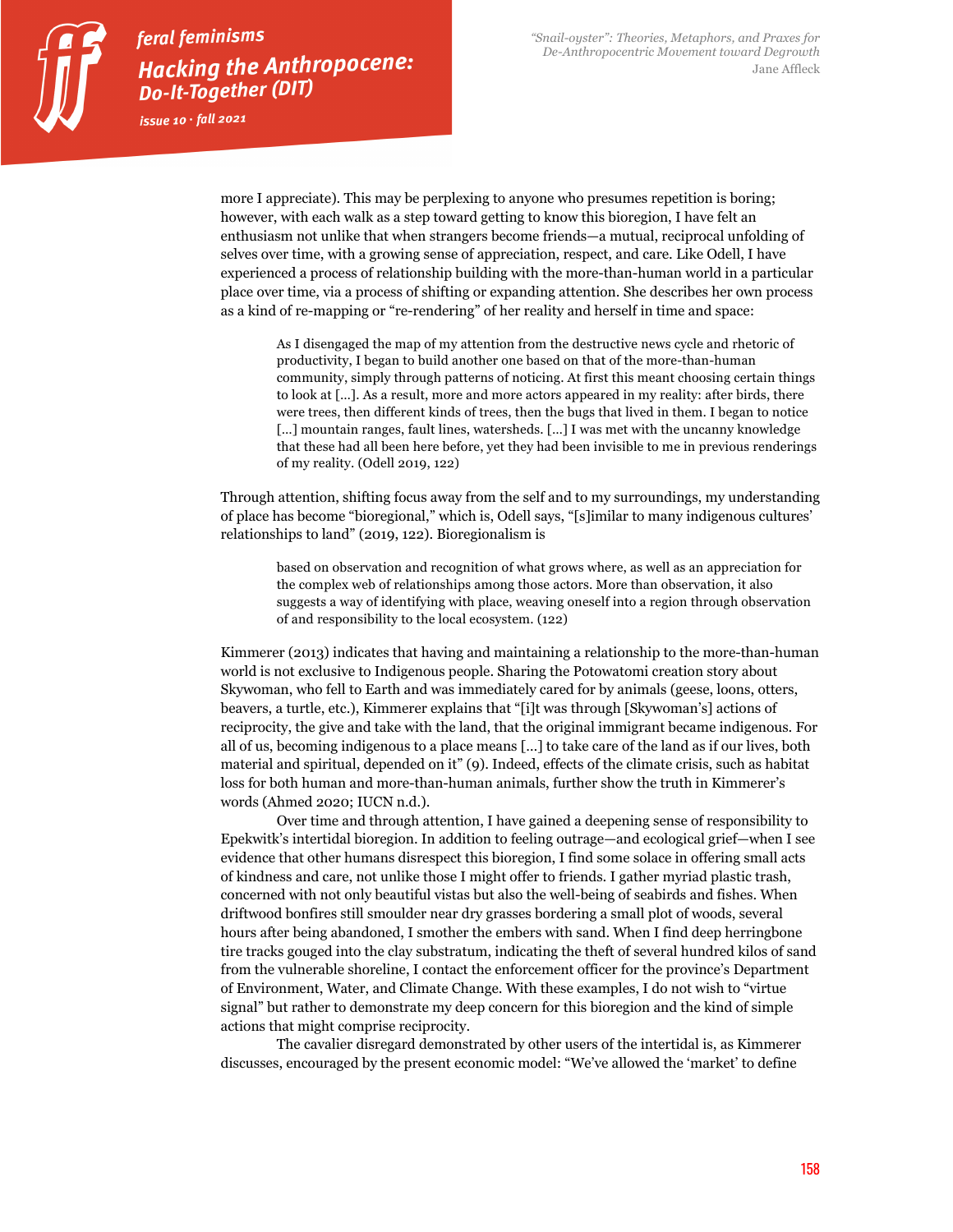what we value so that the redefined common good seems to depend on profligate lifestyles that [...] [impoverish] the soul and the earth" (2013, 307). As Kimmerer, Odell, and others advocate, the antidote is to immerse ourselves in our surroundings, broadening and deepening our connections to place and people, human and more-than-human. Becoming a citizen of a bioregion and treating the more-than-human world as friend or kin comprises a productivity that lies outside neoliberal capitalist frameworks. Actions of reciprocity are done for their own sake—and for the sake of relationship and sustaining lifeways—rather than for economic gain.

### Drawing Attention: The Art of "Doing Nothing" and "Resisting-in-place"

From June to November 2018, as I began to rebuild relationship to my bioregion, I walked in the intertidal, observing, listening, smelling, touching, and gathering mollusc shells. I walked, as north winds began urging the last migratory birds to fly south, and as frost desiccated shoreline grasses, rendering them stiff, so they produced different sounds when chafing in those winds. I walked, swaddled in wool, till temperatures became so cold that ice in the estuary expanded and thickened, occluding the intertidal. Indoors, I observed the collected shells and began drawing them for the first time. In some ways, the practice of drawing replaced those shoreline walks: drawing, like walking, is recursive, a process involving observation, awareness/reception, sensation, and the building of relationships in space and time.

Drawing from life, whether the subjects are animate (or once animate) or not, is a form of meditation, a process of coming to awareness—in time (now) and place (here, with the subject of attention). Through the recursive activities of observing visual information about line, form, colour, and texture, I come to know the subjects of my drawings. Drawing from life, a subject close enough to see, touch, smell, or even taste, compels the observer to pay attention—not just to see but also to acknowledge the present moment and who/what *is present*. When drawing mollusc shells, I must also confront the fact that these shells, comprising layers of calcium carbonite, are remains of once-living beings. To draw portraits of mollusc shells is thus also to perform a kind of eulogy for the beings who once made and inhabited them. As such, the finished watercolour paintings are *memento mori*, contemporary *vanitas* that may remind the human maker and viewer alike to be humble—a subtle exercise in de-anthropocentrification.

Drawing is also another way of being a "citizen" of the intertidal, even when weather prohibits me from engaging directly with it. Drawing has been an impetus for deeper curiosity and empathy; I have researched molluscs, as well as the natural history of Epekwitk/PEI and the impacts of European settlement and farming. I began worrying, when storms churned up sediment in the estuary, for living molluscs' well-being. I also became more attentive to the potential impact of my own actions, or absence thereof: if I bought a t-shirt made of synthetic fibres, then every time I washed it, particles would seep into the watershed and impact other lifeforms. If I didn't pick up that coffee-cup lid, the tides would eventually reduce it to a powder of microplastic that molluscs and other animals might ingest (and, in turn, that might be ingested by humans consuming those animals).

The process of drawing is also not unlike the movements of Snail-oyster: with snail as vehicle, Snail-oyster engage in a slow, considered perusal of space through time, with their ocular apparatus (eyes at the ends of fleshy tentacles) guiding the route through the intertidal. While "considered" implies a kind of thought that some readers might reject as applicable to a periwinkle, I challenge such anthropocentric dismissal of the snail's epistemological abilities. A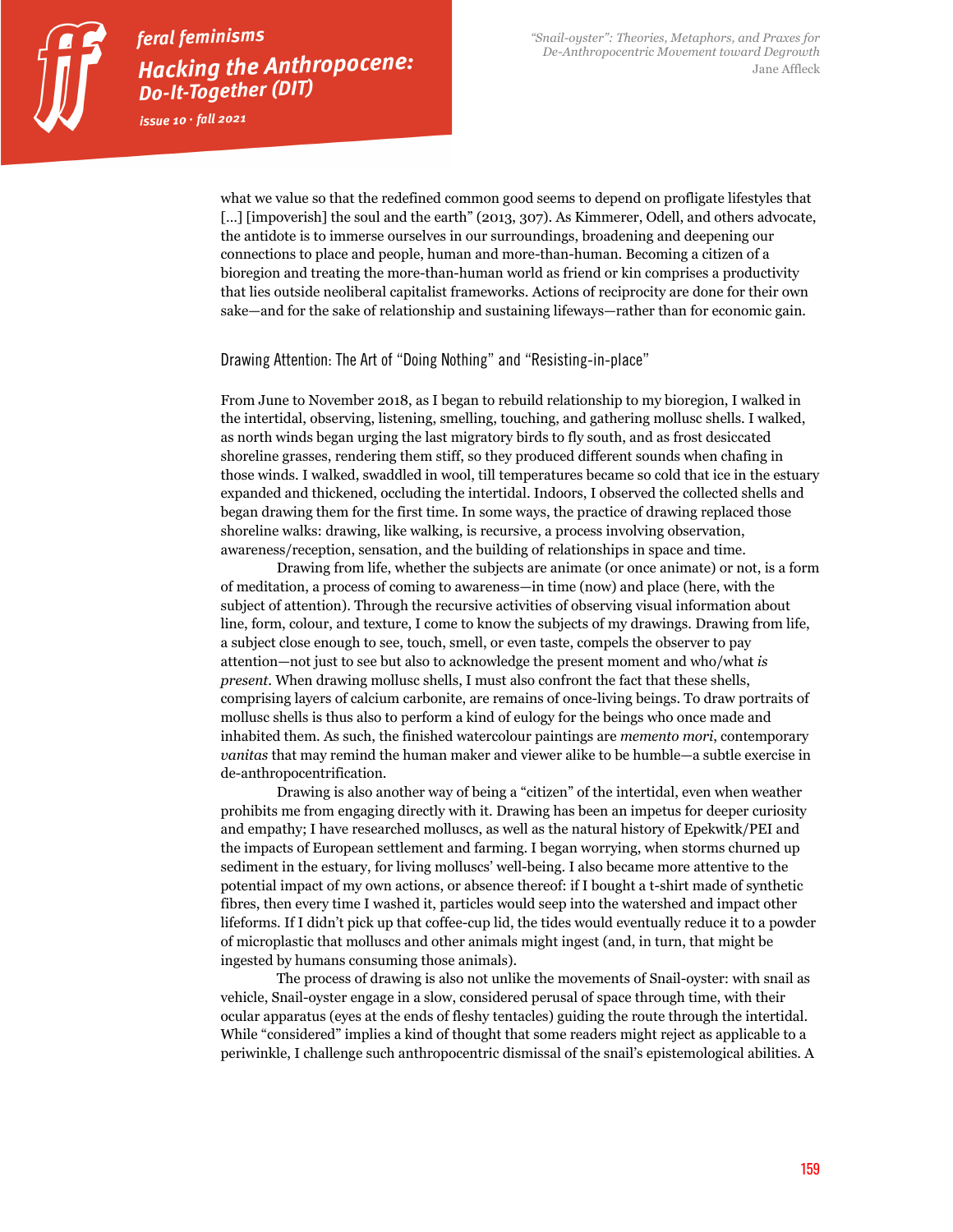issue  $10 \cdot \text{fall}$  2021

snail's eyes may not "see" the world in the same way that human eyes do, but they nonetheless enable the snail to perceive and respond to information in the environment.

Similarly, when drawing, I engage in a slow, considered visual "movement" across the surface of each subject (e.g., an oyster shell), pausing the route of my gaze to investigate cracks in the nacre here, shifts in colour there, or ghostly radial etchings over there, where barnacles were attached. Through deep attention, my eyes "touch" the shell's surface and transfer visual information via my hand into another visual representation that honours the subject while also offering a subjective interpretation. In effect, this visual interpretation is a document of my relationship with and affective response to the subject.

These actions perhaps comprise a slant version of what Eva Hayward calls "fingeryeyes," a term she coined to describe a "haptic-optic" experiential knowing that

> explain[s] the tentacular visuality of cross-species encounters and [that] name[s] the synaesthetic quality of materialized sensation. […] Stirred by the ripples of investigation that emerge in the arrangement that we may touch, senses are amalgamated […] forging cross-species reticulations and sites of solid-arity. (2010, 580)

Though I do not touch the shells while drawing, my attention is focused on each singular and often minute element, as I optically "feel" my way over the surface. I reticulate the shell's surface visually, not unlike the way that snails—and Snail-oyster—reticulate the surface of the intertidal via eyestalks and foot. I feel my awareness/perception "move" over the shell's surface, while I am also "moved" on an affective level.

One of Hayward's catalysts for her theory of interspecies "solid-arity" is Donna Haraway's concept of "metaplasm," which, as Hayward explains,

> entails the constitutive enactment of ontology and epistemology, materiality and intelligibility, substance and form, fungibility and sustainability. […] Metaplasm is the intertwining and enmeshing of noumena and phenomena; that is, metaplasm is about materially activated—moving matter—ways of being, doing, and knowing. […] [M]etaplasm begins in the sensual and carnal intercourse between and among species, constantly changing and reworking boundaries between subject and object, us and them, there and here, me and it. (2008, 77)

Drawing can be understood as a means of reworking the boundary between artist and subject. As a representation of the mollusc shell emerges via my hand, mediated by my eyes and brain, I draw closer to mollusc ways of being, doing and, possibly, knowing. Drawing may thus be a metaplasmic kind of "doing nothing" that further aids in humans' understanding their place in a bioregion, and that suggests that boundaries between species are not solid or certain. Hayward elaborates, stating that the concept of metaplasm "attends to the ways that enactors (enfolded actors: constitutive of each other while differentiated: doing and knowing while being) constitute themselves through assemblages composed from biological and phenomenological entanglements" (2008, 77). Entangled together, Snail-oyster moved slowly as one being yet had different ontologies and epistemologies; I am entangled with them, as a human lifeform observing them in the same bioregion. Despite having a different epistemological viewpoint, I recognize our mutuality, facilitated through attention and through drawing, both of which remind me of my place in space and time.

In suggesting the metaphoric potential of Snail-oyster, I also acknowledge metaphor's limits. Metaphor may be expansive, serving to extend language toward considering how two disparate objects are similar when viewed in a particular way. As Hayward reminds us,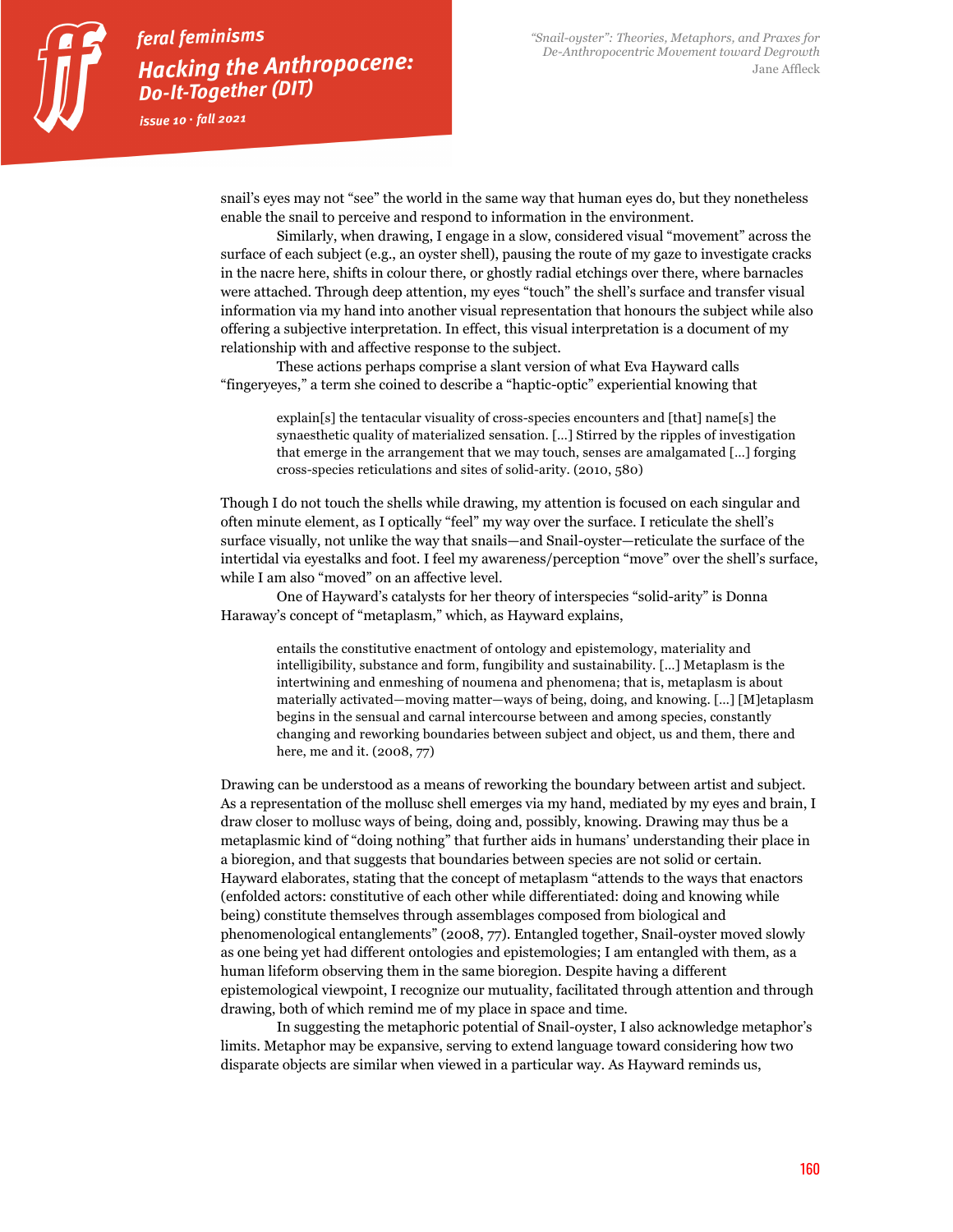issue  $10 \cdot \text{fall}$  2021

"metaphor is a displacement: a nominative term is displaced from its everyday context and placed elsewhere so as to illuminate some other context through its reconfiguration. Thus, the relationship is based on the relationship of ideas rather than objects—metaphor does not owe any allegiance to the literal object" (2008, 74). Certain aspects of Snail-oyster's being, then, may be set aside to serve the metaphor (e.g., the molluscs' sizes indicate that they did not live very long, perhaps because the oyster was too onerous a burden for the periwinkle to bear—a point that may weaken the part of my argument regarding the benefits of reciprocity).

However, animals as metaphors may also further the goals of de-anthropocentric theories and praxes. Hayward also considers Akira Mizuta Lippit's theory of the "animetaphor," a term that is "a play on 'anti-metaphor' and 'animal metaphor,'" and which signifies that "animals exceed metaphoricity" (2008, 78). In metaphors, Hayward elaborates, "[a]nimals expose the limits of representation. Lippit shows how animality, animal spirits, and organisms themselves reside as real within representations" (ibid.). In other words, no matter how humans might attempt to describe more-than-human animals, they always-already exist beyond discourse. In recognizing this, through the "resisting-in-place" vehicle of Snail-oyster, for example, a metaphor may be all the more humbling: "The animetaphor, the living metaphor, is always pointing to a space […] outside language, exposing the limits of language" (79). Human ways of knowing and doing are limited; I recognize that molluscs know themselves better than I possibly can, even after devoting several attentive hours to observing their remains.

As a form of attention that honours relationships and exceeds discourse, drawing is a form of representation that is never quite complete or comprehensive. While drawing is a "phenomenological mode of encountering" and an epistemological process that may facilitate ontological transformations (both in the human artist, who "sees" differently because of the encounter, and in the subject of the drawing, who is reproduced subjectively by the artist), drawing is also a means of coming to an awareness that Western/White human exceptionalism is false, which may lead to a sense of humility. As object-oriented ontology philosopher Timothy Morton suggests, humans might try to "release the anthropocentric copyright control on the gap" between more-than-human lifeforms and our conception and representation of them, "which means dropping the idea that (human) thought is the top access mode and holding that brushing against, licking, [and] irradiating are also access modes as valid (or as invalid) as thinking" (2017, 11). By extension, the knowledge gained/produced through meditative awareness and through drawing is as valid (or invalid) as knowledge produced via discourse and language, including metaphor.

Ultimately, Snail-oyster as metaphor may "mobilize, differentiate, and yet entangle lived bodies and language and foreground the intercorporeality of sensible matter and sensual meaning" (Hayward 2008, 82). In other words, the material bonding of the two mollusc species is a concrete reminder of how all lifeforms (and non-living things) are interrelated and interdependent, and that the boundaries between us are always permeable, subject to change, or perhaps irrelevant in the context of the Anthropocene, and more precisely, the pandemic and the climate crisis.

### Maintenance, not Growth (Toward Degrowth)

Snail-oyster, then, may inspire some humans to aim to limit activities to within our bioregions, effecting a kind of "resistance-in-place" through (non-)actions like attention that "sustain and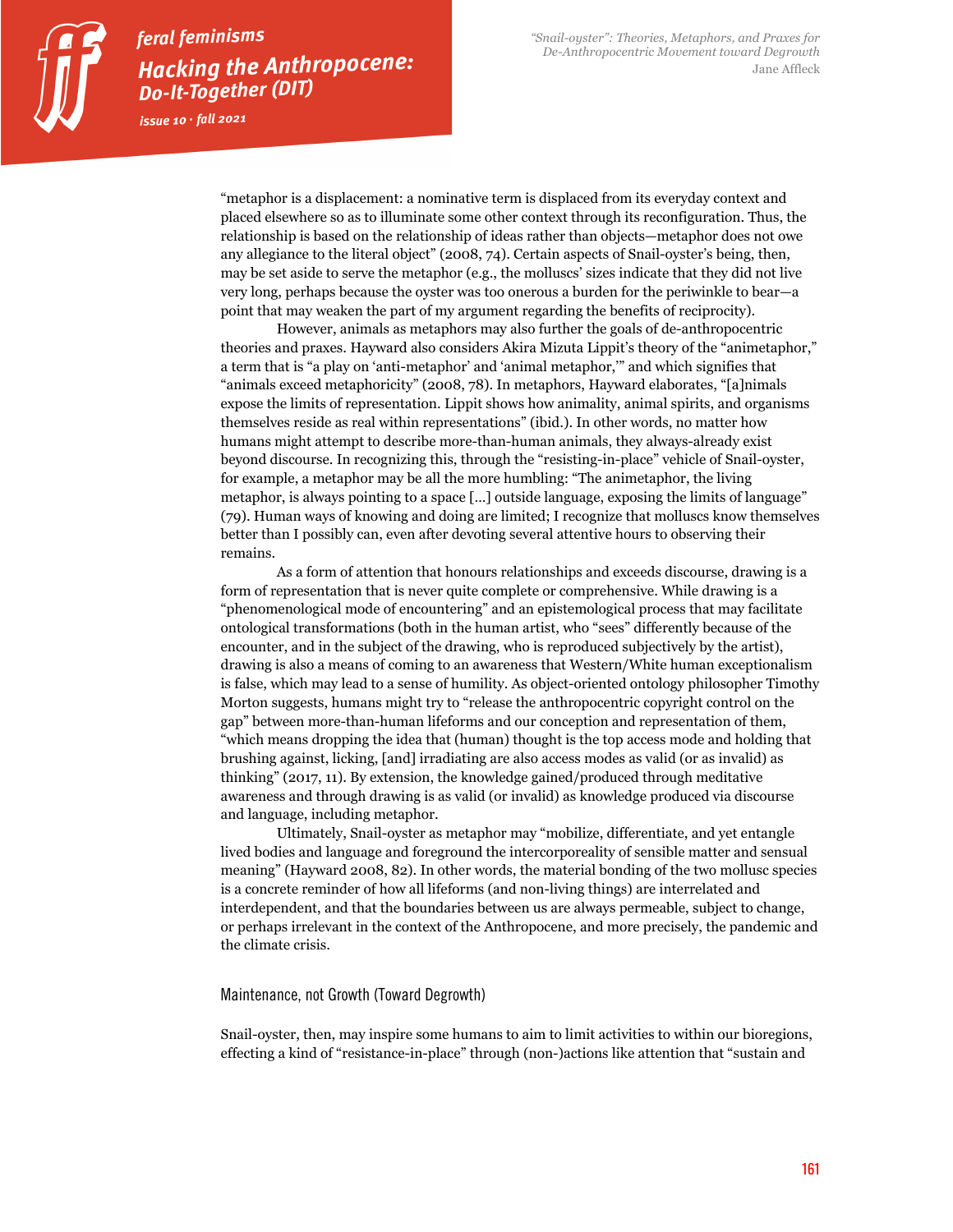issue  $10 \cdot \text{fall}$  2021

maintain" (Odell 2019, 27). These correspond with practices proposed by advocates of the degrowth movement. As Susan Paulson et al. explain, the "[g]oals of degrowth are to reduce harm to humans and other nature by voluntarily slowing down global use of materials and energy, and to reorient values, institutions, and worldviews around equitable well-being" (2020, 1). The authors cite a report by the Feminisms and Degrowth Alliance (FaDA), which states:

The crisis we face as a global community must be understood not only as a public health crisis, or as an economic crisis of the capitalist mode of production, but also, fundamentally, as a crisis of the reproduction of life. In this sense, it is a crisis of care: the work of caring for humans, non-humans, and the shared biosphere. (2)

Degrowth, then, also operates as maintenance, with an emphasis on sustainable lifeways and maintenance of the life force, which, according to Odell, "is concerned with cyclicality, care, and regeneration" (2019, 26).

Paulson et al. advocate for substantial changes to policy, including "Green New Deals, work-sharing and reduced working hours, universal public services, support of community economies, and basic care incomes" (2020, 2). They also emphasize the need to "[curb] resource-intensive and ecologically damaging aspects of current economies," arguing that humans must "move beyond choices of jobs versus environment toward politics that address viable livelihoods as inseparable from sustainable ecosystems" (5). The degrowth movement, then, appears to prioritize equally social and ecological justice, which is somewhat radical in the tacit implication of a de-anthropocentrizing theory-praxis. The false dichotomy of "jobs vs. environment" is perhaps similar to that of jobs and pandemic "circuit breaker" measures that, while limiting certain freedoms and causing some temporary job losses, has helped to reduce the spread of the coronavirus.

If the interdependence of all lifeforms is always-already given, any degrowth movement must aim to disconnect from anthropocentric paradigms to be equitable across species. Indeed, to achieve equity, degrowth also needs to decolonize. As Cree scholar and poet Billy-Ray Belcourt argues, "we cannot dismantle speciesism or re-imagine human-animal relations in the North American context without first or simultaneously dismantling settler colonialism and re-theorizing domesticated animal bodies as *colonial subjects* that must be centered in decolonial thought" (2015, 3). Consequently, a degrowth movement requires strategies that avoid replicating neoliberal, late-capitalist, and colonial paradigms, including those that have determined the kinds of relationships that humans and more-than-humans may have. Following from Belcourt, degrowth should also hold space for and even prioritize Indigenous peoples' ontologies and epistemologies, including notions of reciprocity and relationship.

Paulson et al. do seem to realize that effective degrowth solutions are works-inprogress when they ask: "What will it take to shift priorities toward saving human and ecological resources?" (2020, 6). Yet, their use of the word "resources" implies that they may still be looking through a capitalist/colonial lens, and that work needs to be done to deanthropocentrize and decolonize the degrowth movement. Their question might be answered in many ways, with input from various stakeholders, including Indigenous knowledge keepers. Metaphors involving more-than-human lifeforms might help "ground" the degrowth movement as it works toward achieving de-anthropocentrizing and decolonizing goals. Perhaps degrowth movements should be localized, with theories and strategies addressing particular needs of different bioregions, while still recognizing the need to view the climate crisis as a global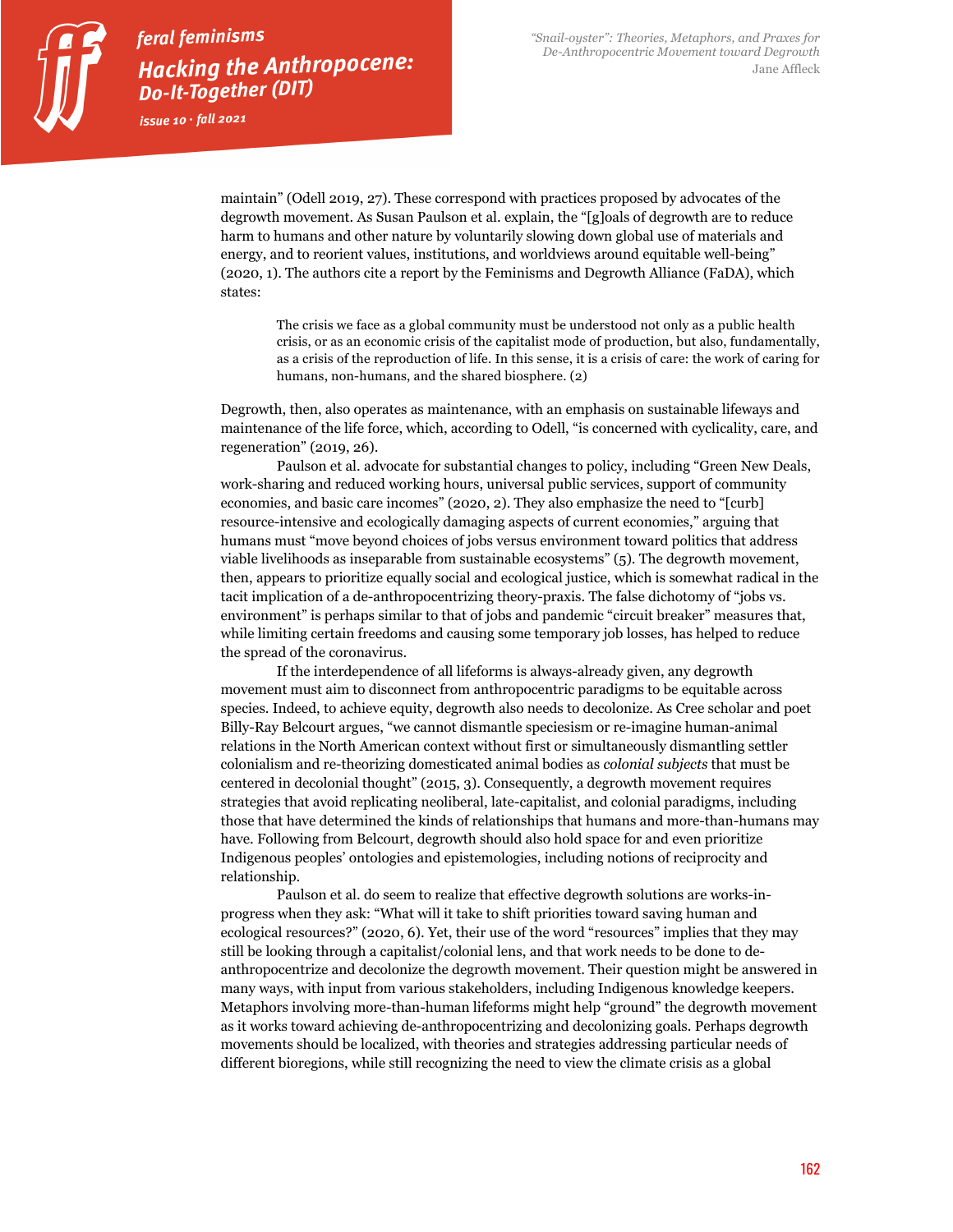issue  $10 \cdot \text{fall}$  2021

problem. Indeed, degrowth movements in nations, territories, or other state-governed lands with a history and present of colonialism should prioritize returning stolen lands to Indigenous peoples. In addition to addressing some of the ethical and Treaty rights issues surrounding reconciliation, "Land Back" would also contribute to conservation efforts (of old-growth forests, for example), maintaining biodiversity, and sequestering carbon and other greenhouse gas emissions (FAO and FILAC 2021; King 2019; Lakota People's Law Project 2020; Veit 2021). As the Lakota People's Law Project (2020) states, "revitalization of Indigenous [land] management techniques is a critical piece of a more sustainable path forward."

The above quote from Belcourt refers to domesticated animals, but his statement might be expanded to include animals who are more fully self-willed, such as Snail-oyster. In considering Snail-oyster (as metaphor) and their mollusc relatives (as subjects of my drawings) in the context of their own bioregion/ecological niche, I hope I have avoided reproducing the epistemological framework of other White settler-colonizers that Belcourt critiques, in which "animals are '*always* being interpellated by [*spatial*] recognition' to deploy animal bodies as settler-colonial utilities" (2015, 3). By living in proximity to Snail-oyster's intertidal habitat, and by spending time there attentive to its changes and observing *in situ* the living animals, I have attempted to consider these more-than-humans on their own terms. Perhaps my only act of "domestication" or "utilization" consists in bringing the empty shells into my studio to draw them; upon completing the drawings, I return the shells to the beach, to be diminished by waves and weather till they become sand, thus contributing anew to the bioregion. However, I recognize that my perspective may change as I continue to educate myself about decolonization and Indigenous lifeways.

#### Conclusion

In simple terms, I believe, like Odell, "that capitalism, colonialist thinking, loneliness, and an abusive stance toward the environment all coproduce one another"; I would add only that *ongoing* colonialist practices are also contributing to the climate crisis (2019, xviii). Perhaps foremost, addressing the Anthropocene and its attendant crises means that humans, particularly privileged, White-settler humans in industrialized countries, must abandon anthropocentric paradigms that commodify more-than-human animals and instead recognize the inherent selfhood of these beings and what their ontologies may teach us. In simple terms, perhaps we need to (re-)learn humility—one of the seven foundational Sacred or "Grandfather Teachings" in Anishinaabeg cultures on Turtle Island. In the Anishinaabeg language, humility is "dbaadendiziwin" and

is represented by the wolf. For the wolf, life is lived for his pack and the ultimate shame is to be outcast. Humility is to know that you are a sacred part of creation. Live life selflessly and not selfishly. Respect your place […] Do not become arrogant and self-important. Find balance within yourself and all living things. (Uniting Three Fires Against Violence n.d., n.p.)3

Humans are advised to mind the wolf, respecting all lifeforms and place. Each of the concepts in the Seven Grandfather Teachings is represented by an animal, highlighting similarities between an idea and a material, living body. Like the other animal-concept figures in the teachings, humility-as-wolf is thus a kind of metaphor, suggesting that the boundary between human and more-than-human in Anishinaabeg epistemology is fluid and non-anthropocentric.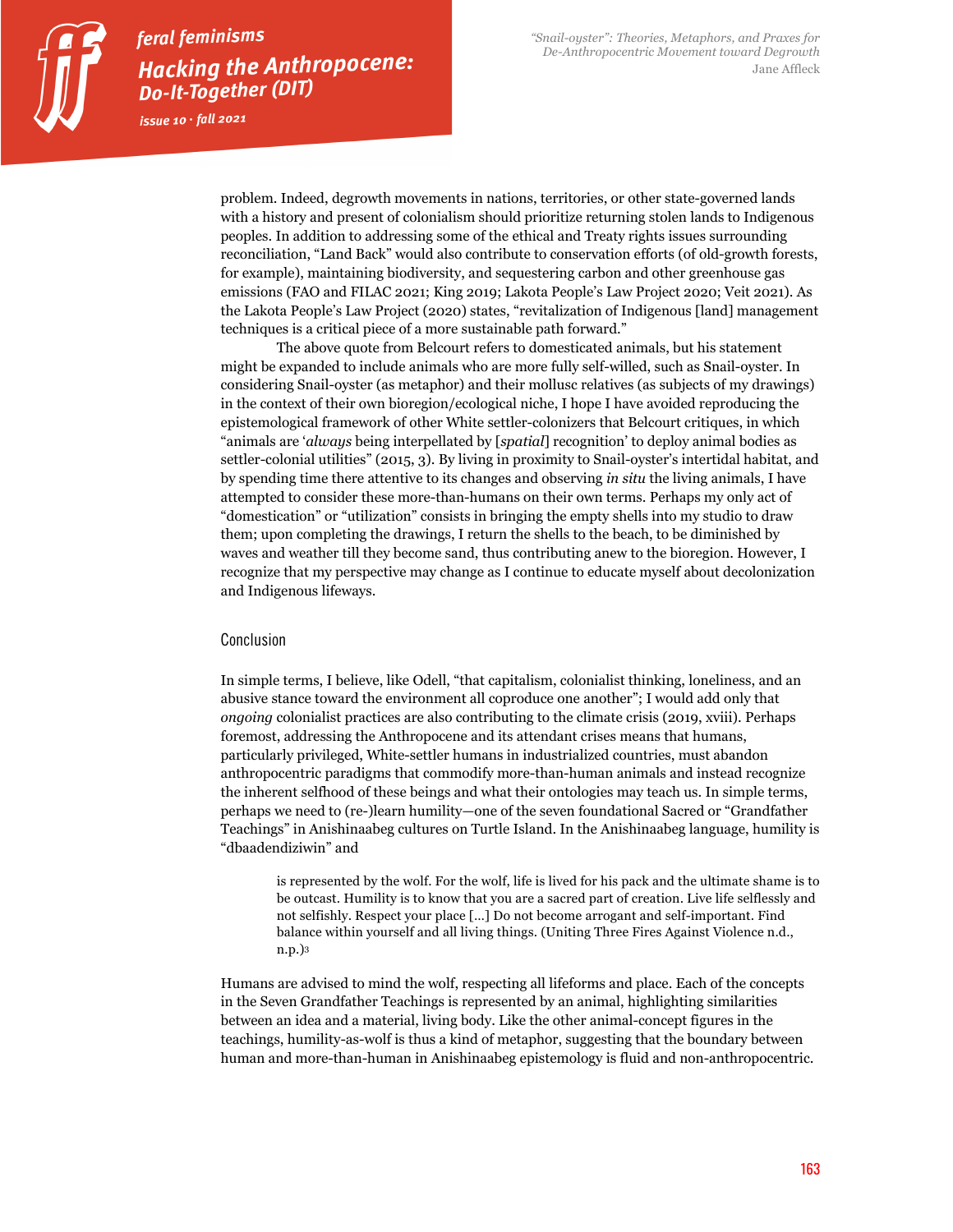issue  $10 \cdot \text{fall}$  2021

As a metaphor and as onto-epistemological being(s), Snail-oyster have taught me about interdependence and maintenance, reminding me that the scale of Western/privileged human activities needs to shrink as we attempt to solve the problems of the Anthropocene. My intertidal roving has also contributed to my (re-)recognition that joy can be experienced in redirecting attention to the more-than-human world. I also recognize that I am privileged to have a body that, despite bouts of injury-related pain, permits me to access areas that others cannot due to mobility issues. I am also privileged to be living in a rural area where I can easily access the shore, and I know that not everyone shares this privilege, whether because they live in land-locked cities or because waterfronts have been co-opted by private residential, commercial, or industrial development. Yet, as Odell's personal examples indicate, connection with the more-than-human world can happen in urban places: she first recognized her appreciation for birds by watching crows on the balcony of her Oakland, California, apartment.

Consideration of the Anthropocene is perhaps fundamentally an exercise in humility. As Morton states, "*Ecological* awareness is knowing that there are a bewildering variety of scales, temporal and spatial, and that the human ones are only a very narrow region of a much larger and necessarily inconsistent and varied scalar possibility space, and that the human scale is not the top scale" (2017, 186). The Anthropocene, one of many "-cenes" in the geologic timescale of the planet, stands as only one such temporal-spatial scale, underscoring humankind's place as anything but top. We have not been on Earth long: *Homo sapiens* is estimated to have existed for 200,000 years, while the first molluscs may have lived 560 million years ago (CBC News 2006, n.p.). Yet, if humans in cultures premised on "growth" capitalism and colonialism continue, we may not be here much longer. As Judith Butler discusses in *The Force of Nonviolence* (2020),

the thriving that is bound up with human life is connected to the thriving of non-human creatures; human and non-human life are also related by virtue of the living processes they are, they share, and they require […] The political concept of self-preservation […] does not consider that the preservation of the self requires the preservation of the earth, and that we are not "in" the global environment as self-subsisting beings, but subsist only as long as the planet does. (199)

In a recent interview, Butler re-contextualizes the above thoughts in consideration of the climate crisis and the coronavirus pandemic, asking, "What needs to change in order for all lives to be worthy of flourishing and protected from preventable death?" (The Culture of Grief research centre 2020, n.p.). Beyond the pandemic, answers to her question and the one posed by advocates of degrowth might be found by shifting from an individualistic anthropocentrism to a recognition of interdependence and reciprocity—perhaps, like Snail-oyster, one small, grounded step at a time.

#### Acknowledgments

I would like to thank the guest editors of the Hacking the Anthropocene themed issue, *Feral Feminisms'* editors, and the reviewers for careful reading and helpful feedback. I would also like to acknowledge that I wrote this on the unceded traditional homeland of the Mi'kmaq, who for millennia have been caretakers of this land. I understand that a land acknowledgement is only one part of ongoing action toward addressing colonialism and its impacts on Indigenous peoples and the more-than-human world. I am grateful for all that I have learned and may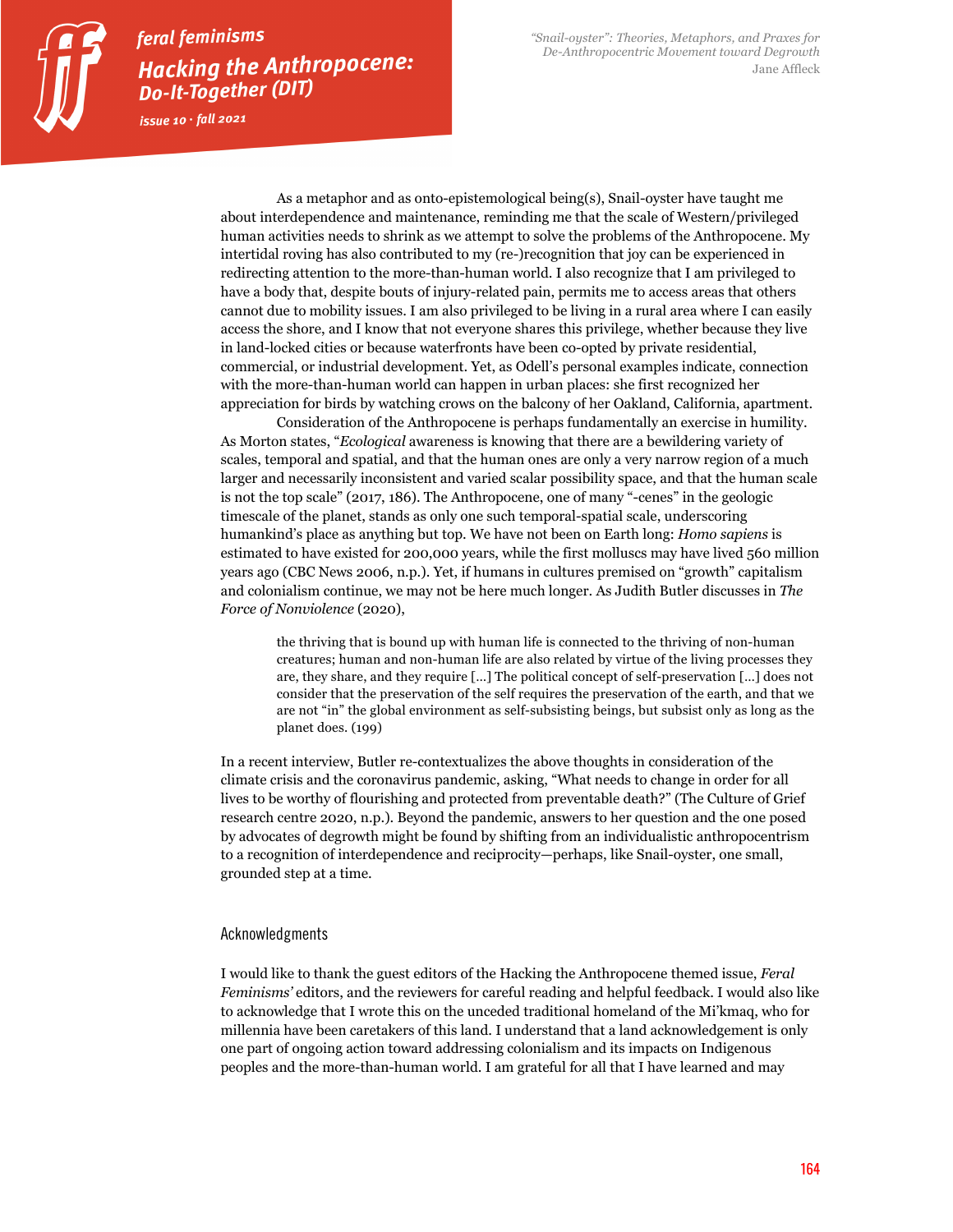

feral feminisms Hacking the Anthropocene: **Do-It-Together (DIT)** issue  $10 \cdot \text{fall}$  2021

continue to learn from Indigenous artists, scholars, writers, and Elders.

#### **Notes**

- **1.** Epekwitk is translated as "something resting on the water," "cradled by the water/waves," or sometimes "cradle on the water/waves." See Government of Prince Edward Island website, "History and culture," https://www.tourismpei.com/pei-history.
- **2.** In the context of the neoliberal capitalist Anthropocene, our agency may be constrained by the roles that this system allows. Those earning minimum wage, for example, have less agency than their billionaire employers. The new category of "essential worker" in the context of the pandemic has had specious fluidity, as supermarket cashiers saw their wages increase during the first wave, only to watch it return to the previous rate and stay there even as the second wave proved far riskier and deadlier.
- **3.** Other organizations and individuals offer similar information, including the Nottawaseppi Huron Band of the Potawatomi and James Vukelich Kaagegaabaw, who posts "Ojibwe Word of the Day" videos on Facebook (see Works Cited).

#### Works Cited

- Ahmed, Kaamil. 2020. "'A Critical Situation': Bangladesh in Crisis as Monsoon Floods Follow Supercyclone," *The Guardian*, July 24, 2020. https://www.theguardian.com/globaldevelopment/2020/jul/24/a-critical-situation-bangladesh-in-crisis-as-monsoon-floodsfollow-super-cyclone.
- Alwan, Nisreen A., Rochelle A. Burgess, Simon Ashworth, Rupert Beale, et al. 2020. "Scientific Consensus on the COVID-19 Pandemic: We Need to Act Now." *The Lancet* (Correspondence) 396, no. 10260 (October 14, 2020): e71-e72. https://doi.org/10.1016/S0140-6736(20)32153-X.
- Belcourt, Billy-Ray. 2015. "Animal Bodies, Colonial Subjects: (Re)Locating Animality in Decolonial Thought," *Societies* 5, no. 1 (March): 1–11. https://doi:10.3390/soc5010001.
- Butler, Judith. 2020. *The Force of Nonviolence: An Ethico-Political Bind*. London & New York: Verso, 2020.
- Canadell, P. et al. 2020. "Global emissions are down by an unprecedented 7% but don't start celebrating just yet," *The Conversation,* December 10, 2020, https://theconversation.com/global-emissions-are-down-by-an-unprecedented-7-butdont-start-celebrating-just-yet-151757.
- *CBC News*. 2006. "Fossils Reveal World's Oldest Soft-bodied Mollusc," CBC Technology and Science, July 12, 2006, https://www.cbc.ca/news/technology/fossils-reveal-world-s-oldest-softbodied-mollusc-1.614791.
- *CBC Radio*. 2020. "COVID-19 Has Led to Huge Emissions Reductions—Can We Learn from This?" Quirks and Quarks, Canadian Broadcasting Corporation, March 20, 2020, https://www.cbc.ca/radio/quirks/mar-21-covid-19-vulnerability-covid-and-climate-andmore-1.5504342/covid-19-has-led-to-huge-emissions-reductions-can-we-learn-from-this-1.5504346.
- Commission on Nitrates in Ground Water. 2008. *The Report of the Commission on Nitrates in Groundwater*. Hon. J. Armand Desroches, chair. Prepared for the Government of Prince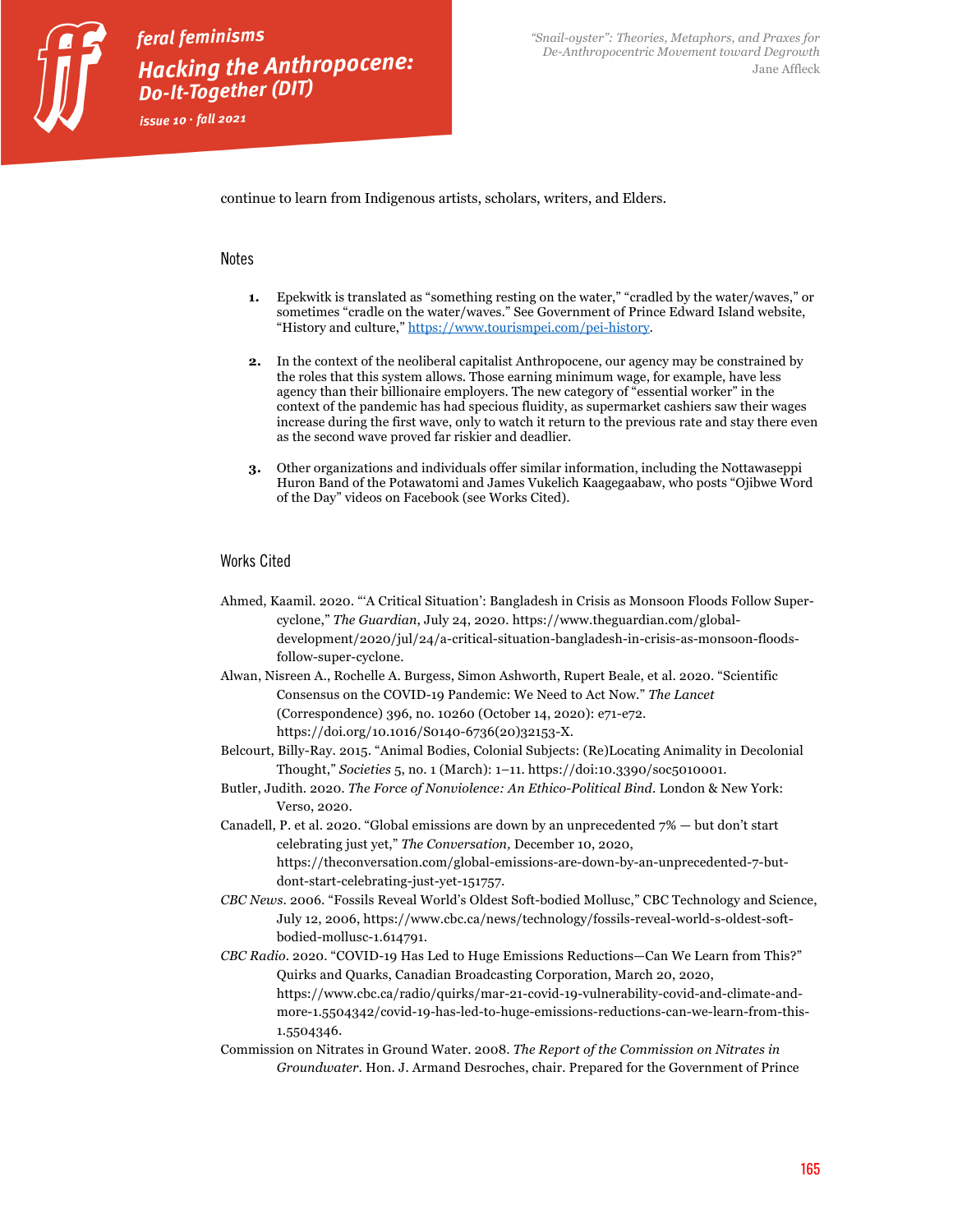

issue  $10 \cdot \text{fall}$  2021

Edward Island, June 2008. http://www.gov.pe.ca/photos/original/cofNitrates.pdf. *The Culture of Grief Research Centre*. 2020. "The Culture of Grief: Philosophy, Ecology and Politics of Loss in the Twenty-first Century." Online seminar and virtual interview of Judith Butler, Jonathan Lear, Arne Johan Vetlesen, and Simon Critchley by Mikhel Krause Frantzen, hosted by Aalborg University on December 3, 2020.

https://www.communication.aau.dk/studies/events/show/the-culture-of-grief--- philosophy--ecology-and-politics-of-loss-in-the-twenty-first-century.cid455301.

Denny, Angela, Shelley Denny, Emma Garden, and Tyson Paul. 2016. *The Oyster Garden: Kiju' Tells Her Story. Translated by Barbara Sylliboy*. Illustrated by Dozay Christmas. Eskasoni, NS: Unama'ki Institute of Natural Resources.

FAO and FILAC. 2021. *Forest Governance by Indigenous and Tribal People. An Opportunity for Climate Action in Latin America and the Caribbean.* Santiago. https://doi.org/10.4060/cb2953en. (Also available online: http://www.fao.org/3/cb2953en/online/cb2953en.html.)

Franklin, Adrian. 2014. "The Adored the Abhorrent: Nationalism and Feral Cats in England and Australia." In *Routledge Handbook of Human-Animal Studies*, edited by Gary Marvin and Susan McHugh, 139-53. Oxon: Routledge.

Friedlingstein et al. 2020. "Global Carbon Budget 2020," *Earth System Science Data* 12, no. 4: 3269–3340. https://doi.org/10.5194/essd-12-3269-2020.

*Government of Canada*. 2020. "Travel Restrictions, Exemptions and Advice." Coronavirus disease (COVID-19). Last modified October 15, 2020. https://www.canada.ca/en/publichealth/services/diseases/2019-novel-coronavirus-infection/latest-travel-healthadvice.html.

Government of Prince Edward Island. 2020. "COVID-19: Travel." https://www.princeedwardisland.ca/en/topic/travel.

Hayward, Eva. 2008. "More Lessons from a Starfish: Prefixial Flesh and Transspeciated Selves." *Women's Studies Quarterly* 36, no. 3/4 (Fall/Winter): 64-85. https://www.jstor.org/stable/27649785.

———. 2010. "FINGERYEYES: Impressions of Cup Corals." *Cultural Anthropology* 25, no. 4 (November): 577-599. https://www.jstor.org/stable/40930490.

International Union for Conservation of Nature (IUCN). N.d. "Issues Brief: Species and Climate Change," *IUCN Issues Briefs*. https://www.iucn.org/resources/issues-briefs/species-andclimate-change.

Kaagegaabaw, James Vukelich. 2020. "Ojibwe Word of the Day: Gwayakwaadiziwin bybol? $\Delta^*$ 'Honesty, Virtue, Righteousness.'" Facebook, October 15, 2020.

https://www.facebook.com/james.vukelich.7/videos/10223521485720902/.

Kimmerer, Robin W. 2013. *Braiding Sweetgrass: Indigenous Wisdom, Scientific Knowledge, and the Teachings of Plants*. Minneapolis, MN: Milkweed Editions.

King, Hayden. "The Continuation of Life." *Land Back: A Yellowhead Institute Red Paper.* October 2019: 63–65. https://redpaper.yellowheadinstitute.org/wp-content/uploads/2019/10/redpaper-report-final.pdf.

Koenig, Erin. 2018. "Can Clams and Oysters Help Clean Up Waterways?" *Oceanus Magazine*, January 22, 2018. https://www.whoi.edu/oceanus/feature/can-clams-and-oysters-helpclean-up-waterways/.

Kovach, Margaret. 2009. *Indigenous Methodologies: Characteristics, Conversations, and Contexts.* Toronto, ON: University of Toronto Press.

Lakota People's Law Project. 2020. "#LandBack is Climate Justice." August 14, 2020.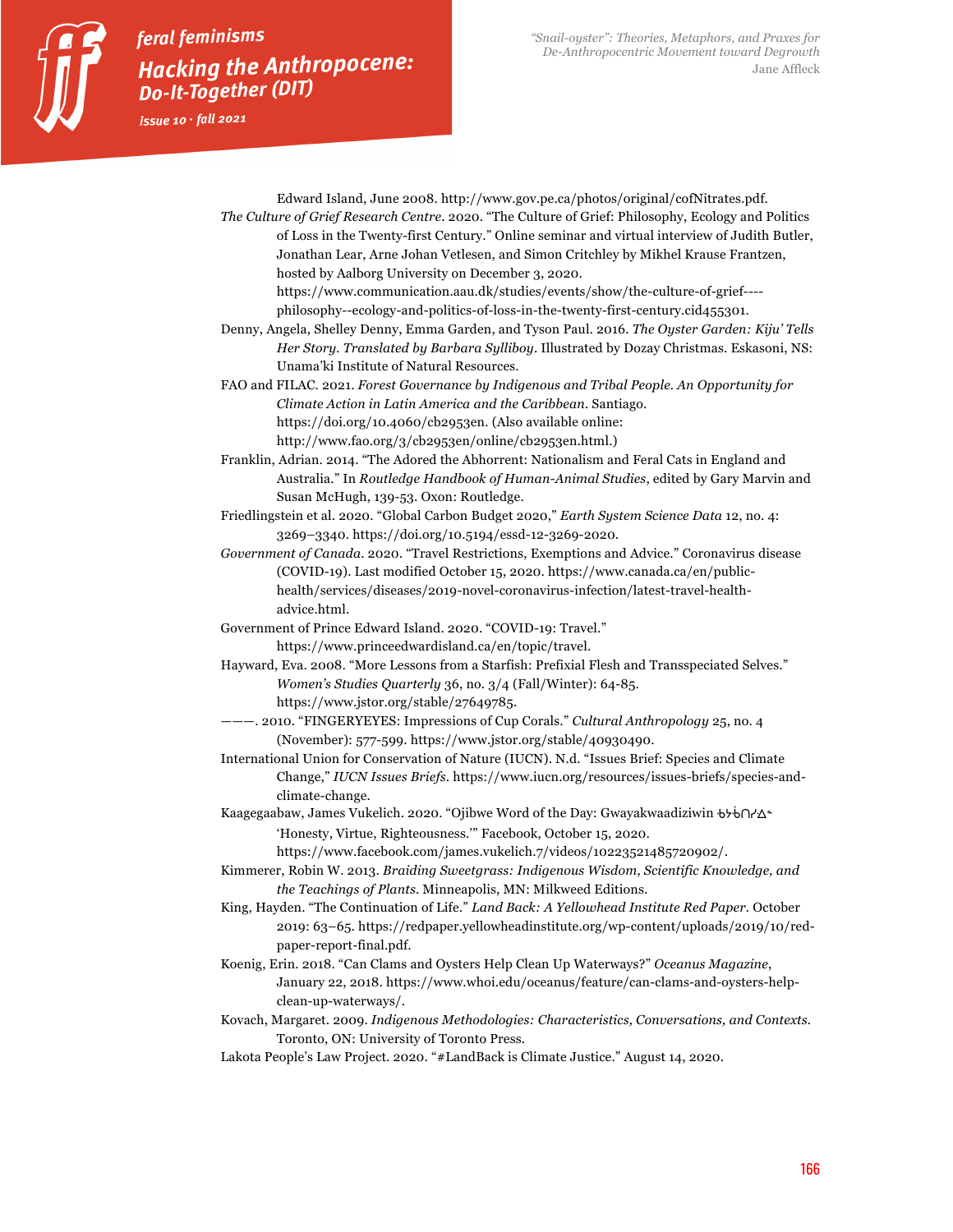https://lakotalaw.org/news/2020-08-14/land-back-climate-justice.

- Le Quéré, C., Robert B. Jackson, Matthew W. Jones, et al. 2020. "Temporary Reduction in Daily Global CO2 Emissions during the COVID-19 Forced Confinement." *Nature Climate Change* 10 (July 2020; published online May 19, 2020): 647–653. https://doi.org/10.1038/s41558-020-0797-x.
- Little, Colin, Gray Williams, and Cynthia Trowbridge. 2009. *The Biology of Rocky Shores.* Second edition. Oxford, UK: Oxford University Press.
- Morton, Timothy. 2017. *Humankind: Solidarity with Nonhuman People.* London, UK: Verso.
- Nasralla, Shadia, Valerie Volcovici, and Matthew Green. 2020. "Coronavirus Could Trigger Biggest Fall in Carbon Emissions since World War Two," *Reuters*, April 2, 2020.
	- https://uk.reuters.com/article/uk-health-coronavirus-emissions/coronaviruscould-trigger-biggest-fall-in-carbon-emissions-since-world-war-two-idUKKBN21L0KC.
- *National Oceanic and Atmospheric Administration* (NOAA). 2018. "What Is Spat?" May 25, 2018. https://oceanservice.noaa.gov/facts/spat.html.
- ———2020. "What Is the Intertidal Zone?" April 9, 2020. https://oceanservice.noaa.gov/facts/intertidal-zone.html.
- Odell, Jenny. 2019. *How to Do Nothing: Resisting the Attention Economy*. Brooklyn, NY: Melville House.
- Paulson, Susan, Giacomo D'Alisa, Federico Demaria, and Giorgos Kallis, with Feminisms and Degrowth Alliance. 2020. "From Pandemic towards Care-full Degrowth." *Interface* (Mayday 2020): 1-8. https://www.interfacejournal.net/wpcontent/uploads/2020/05/Paulson-et-al.pdf.
- Rowan, N. T. and Tracy L. Timmins. 2016. "The Politics of Naming Feral: Anthropocentric Control and Feral Pigs in North America." *Feral Feminisms* 6 (Fall 2016): 46–67. https://feralfeminisms.com/wp-content/uploads/2017/04/ff\_issue6.pdf.
- Simpson, Leanne B. 2011. *Dancing on Our Turtle's Back: Stories of Nishnaabeg Re-creation, Resurgence, and New Emergence*. Winnipeg, MB: ARP Books.
- ———. 2017. *As We Have Always Done: Indigenous Freedom through Radical Resistance.* Minneapolis, MN: University of Minnesota Press.
- Stanford University. 2020. "COVID lockdown causes record drop in carbon emissions for 2020." *School of Earth, Energy & Environmental Sciences.* December 10, 2020. https://earth.stanford.edu/news/covid-lockdown-causes-record-drop-carbon-emissions-2020#gs.73ko9h.
- Tollefson, Jeff. 2021. "COVID curbed carbon emissions in 2020 but not by much." *Nature*. January 15, 2021. https://www.nature.com/articles/d41586-021-00090-3.
- Truth and Reconciliation Commission of Canada. 2015. *Honouring the Truth, Reconciling for the Future: Summary of the Final Report*. (Electronic monograph in PDF format.) http://www.trc.ca/assets/pdf/Honouring\_the\_Truth\_Reconciling\_for\_the\_Future\_July\_ 23\_2015.pdf
- *Uniting Three Fires Against Violence*. 2020. "The Seven Grandfathers Teachings." https://unitingthreefiresagainstviolence.org/the-7-grandfathers-teachin/.
- University of Maryland Center for Environmental Science. N.d. "Oyster Life Cycle," Horn Point Oyster Hatchery. http://hatchery.hpl.umces.edu/oysters/oysters-life-cycle/.
- Veit, Peter. 2021. "Four Ways Indigenous and Community Lands Can Reduce Emissions." *Insights, World Resources Institute*, March 25, 2021. https://www.wri.org/insights/4-waysindigenous-and-community-lands-can-reduce-emissions.
- Weintrobe, Sally. 2020. "Moral Injury, the Culture of Uncare, and the Climate Bubble." Journal of